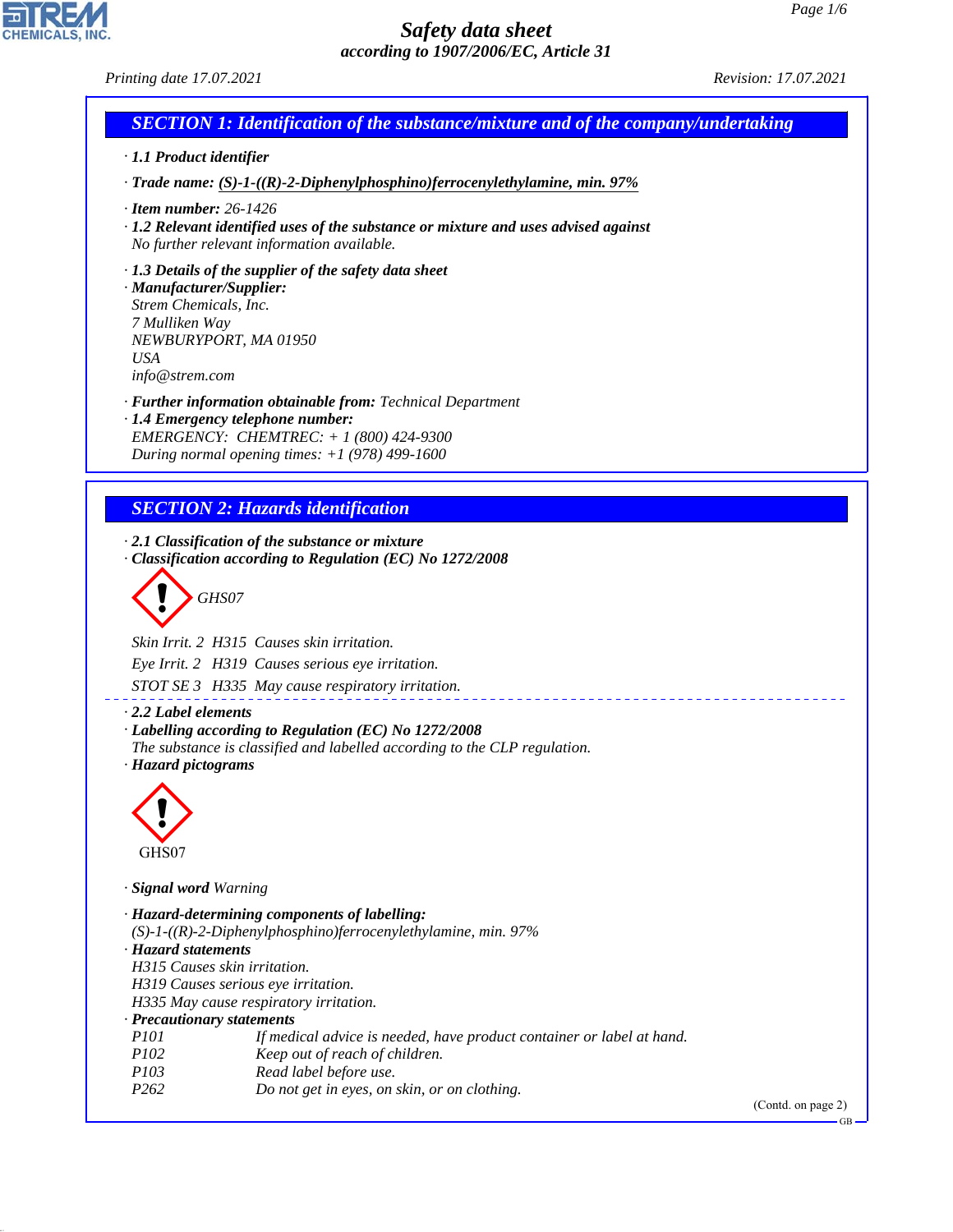*Printing date 17.07.2021 Revision: 17.07.2021*

# *Trade name: (S)-1-((R)-2-Diphenylphosphino)ferrocenylethylamine, min. 97%*

(Contd. of page 1)

| P <sub>280</sub> | Wear protective gloves/protective clothing/eye protection/face protection.                            |
|------------------|-------------------------------------------------------------------------------------------------------|
|                  | P305+P351+P338 IF IN EYES: Rinse cautiously with water for several minutes. Remove contact lenses, if |
|                  | present and easy to do. Continue rinsing.                                                             |
| $P304 + P340$    | IF INHALED: Remove person to fresh air and keep comfortable for breathing.                            |
| $P403 + P233$    | Store in a well-ventilated place. Keep container tightly closed.                                      |
| <i>P501</i>      | Dispose of contents/container in accordance with local/regional/national/international                |
|                  | regulations.                                                                                          |
|                  |                                                                                                       |

#### *· 2.3 Other hazards*

*· Results of PBT and vPvB assessment*

*· PBT: Not applicable.*

*· vPvB: Not applicable.*

## *SECTION 3: Composition/information on ingredients*

*· 3.1 Chemical characterisation: Substances*

*· CAS No. Description*

*(S)-1-((R)-2-Diphenylphosphino)ferrocenylethylamine, min.*

#### *97%*

# *SECTION 4: First aid measures*

- *· 4.1 Description of first aid measures*
- *· After inhalation: In case of unconsciousness place patient stably in side position for transportation.*
- *· After skin contact: Immediately wash with water and soap and rinse thoroughly.*

*· After eye contact:*

- *Rinse opened eye for several minutes under running water. If symptoms persist, consult a doctor.*
- *· After swallowing: If symptoms persist consult doctor.*
- *· 4.2 Most important symptoms and effects, both acute and delayed No further relevant information available.*
- *· 4.3 Indication of any immediate medical attention and special treatment needed*

*No further relevant information available.*

# *SECTION 5: Firefighting measures*

*· 5.1 Extinguishing media*

- *· Suitable extinguishing agents: Use fire extinguishing methods suitable to surrounding conditions.*
- *· 5.2 Special hazards arising from the substance or mixture No further relevant information available.*
- *· 5.3 Advice for firefighters*

44.1.1

*· Protective equipment: No special measures required.*

# *SECTION 6: Accidental release measures*

- *· 6.1 Personal precautions, protective equipment and emergency procedures Not required.*
- *· 6.2 Environmental precautions: Do not allow to enter sewers/ surface or ground water.*
- *· 6.3 Methods and material for containment and cleaning up: Dispose contaminated material as waste according to item 13. Ensure adequate ventilation.*
- *· 6.4 Reference to other sections See Section 7 for information on safe handling. See Section 8 for information on personal protection equipment.*

(Contd. on page 3)

GB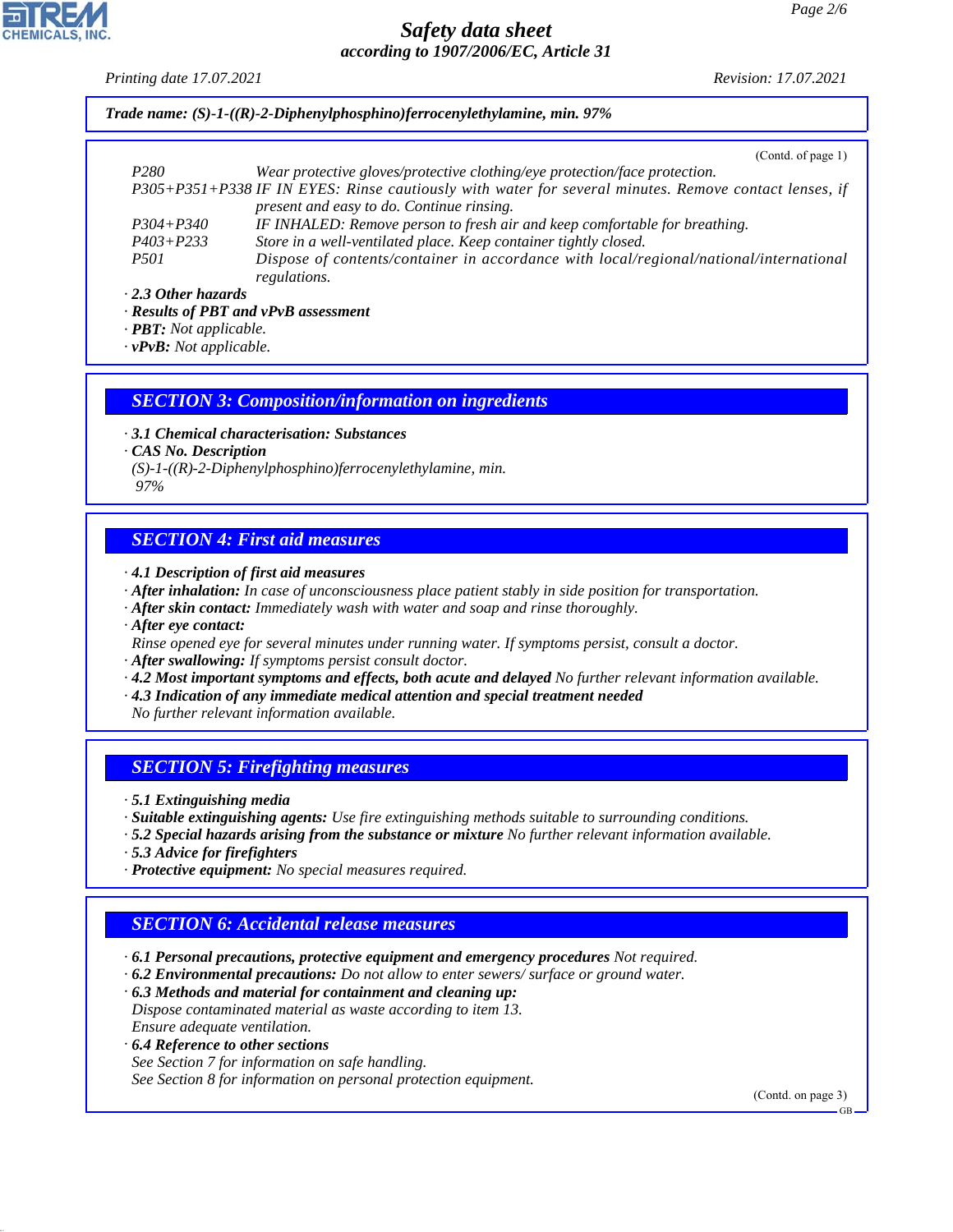*Printing date 17.07.2021 Revision: 17.07.2021*

*Trade name: (S)-1-((R)-2-Diphenylphosphino)ferrocenylethylamine, min. 97%*

(Contd. of page 2)

*See Section 13 for disposal information.*

# *SECTION 7: Handling and storage*

*· 7.1 Precautions for safe handling No special precautions are necessary if used correctly.*

- *· Information about fire and explosion protection: No special measures required.*
- *· 7.2 Conditions for safe storage, including any incompatibilities*
- *· Storage:*

*· Requirements to be met by storerooms and receptacles: No special requirements.*

- *· Information about storage in one common storage facility: Not required.*
- *· Further information about storage conditions: Keep container tightly sealed.*
- *· 7.3 Specific end use(s) No further relevant information available.*

# *SECTION 8: Exposure controls/personal protection*

*· Additional information about design of technical facilities: No further data; see item 7.*

- *· 8.1 Control parameters*
- *· Ingredients with limit values that require monitoring at the workplace: Not required.*
- *· Additional information: The lists valid during the making were used as basis.*
- *· 8.2 Exposure controls*
- *· Personal protective equipment:*
- *· General protective and hygienic measures: Keep away from foodstuffs, beverages and feed. Immediately remove all soiled and contaminated clothing Wash hands before breaks and at the end of work. Avoid contact with the eyes and skin.*
- *· Respiratory protection:*

*In case of brief exposure or low pollution use respiratory filter device. In case of intensive or longer exposure use self-contained respiratory protective device.*

*· Protection of hands:*



\_S*Protective gloves*

*The glove material has to be impermeable and resistant to the product/ the substance/ the preparation.*

*Due to missing tests no recommendation to the glove material can be given for the product/ the preparation/ the chemical mixture.*

*Selection of the glove material on consideration of the penetration times, rates of diffusion and the degradation*

*· Material of gloves*

*The selection of the suitable gloves does not only depend on the material, but also on further marks of quality and varies from manufacturer to manufacturer.*

*· Penetration time of glove material*

*The exact break through time has to be found out by the manufacturer of the protective gloves and has to be observed.*

*· Eye protection:*



44.1.1

\_R*Tightly sealed goggles*

(Contd. on page 4)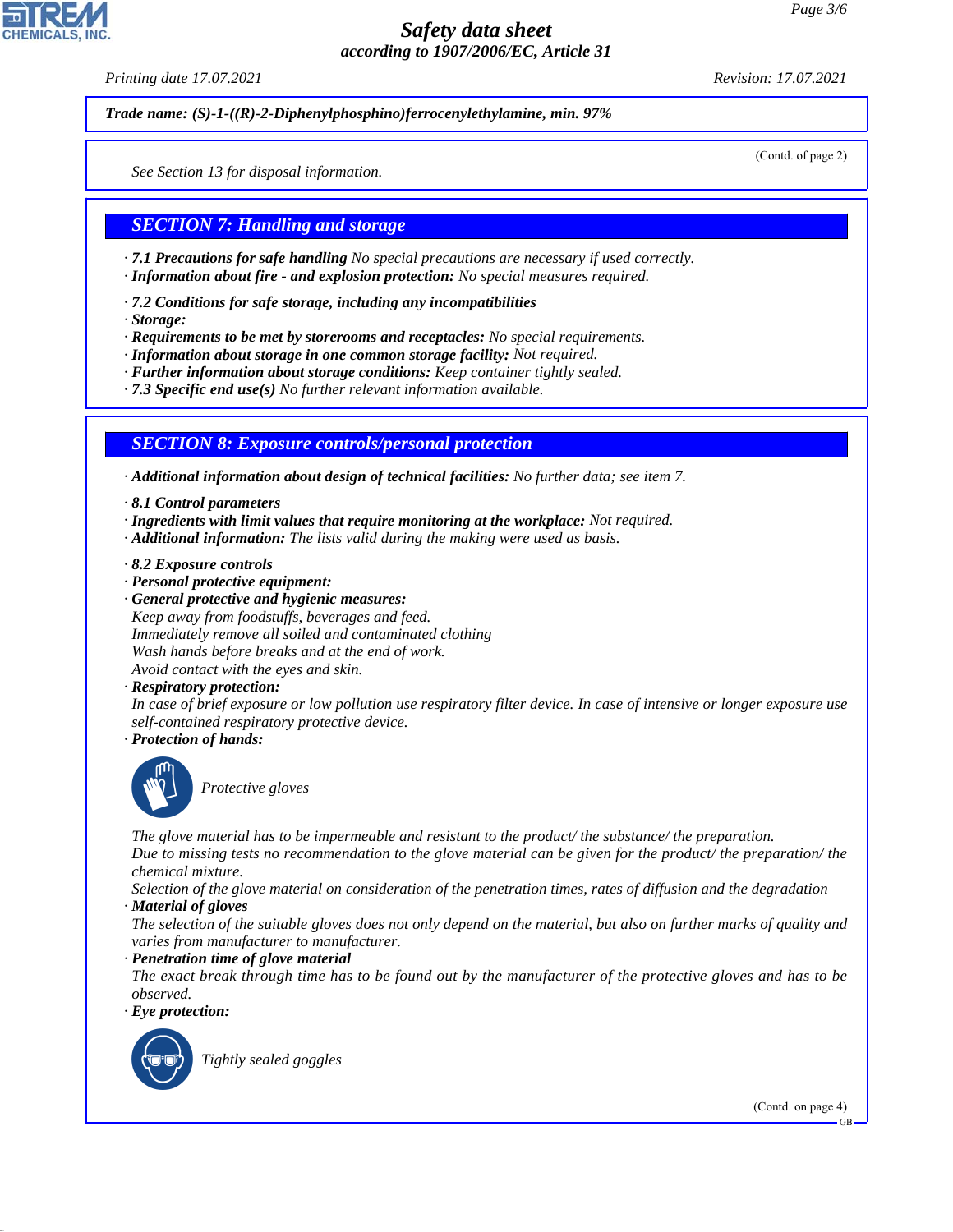*Printing date 17.07.2021 Revision: 17.07.2021*

고

**CHEMICALS, INC.** 

|                                                             |                                               | (Contd. of page 3) |
|-------------------------------------------------------------|-----------------------------------------------|--------------------|
| · 9.1 Information on basic physical and chemical properties |                                               |                    |
| <b>General Information</b>                                  |                                               |                    |
| $\cdot$ Appearance:                                         |                                               |                    |
| Form:                                                       | Solid                                         |                    |
| Colour:                                                     | Yellow                                        |                    |
| <i>Cdour:</i><br>· Odour threshold:                         | <b>Odourless</b><br>Not determined.           |                    |
|                                                             |                                               |                    |
| $\cdot$ pH-value:                                           | Not applicable.                               |                    |
| Change in condition                                         |                                               |                    |
| Melting point/freezing point:                               | Undetermined.                                 |                    |
| Initial boiling point and boiling range: Undetermined.      |                                               |                    |
| · Flash point:                                              | Not applicable.                               |                    |
| · Flammability (solid, gas):                                | Not determined.                               |                    |
| · Ignition temperature:                                     |                                               |                    |
| Decomposition temperature:                                  | Not determined.                               |                    |
| · Auto-ignition temperature:                                | Not determined.                               |                    |
| · Explosive properties:                                     | Product does not present an explosion hazard. |                    |
| · Explosion limits:                                         |                                               |                    |
| Lower:                                                      | Not determined.                               |                    |
| <b>Upper:</b>                                               | Not determined.                               |                    |
| · Vapour pressure:                                          | Not applicable.                               |                    |
| $\cdot$ Density:                                            | Not determined.                               |                    |
| · Relative density                                          | Not determined.                               |                    |
| · Vapour density                                            | Not applicable.                               |                    |
| $\cdot$ Evaporation rate                                    | Not applicable.                               |                    |
| · Solubility in / Miscibility with                          |                                               |                    |
| water:                                                      | Insoluble.                                    |                    |
| · Partition coefficient: n-octanol/water:                   | Not determined.                               |                    |
| · Viscosity:                                                |                                               |                    |
| Dynamic:                                                    | Not applicable.                               |                    |
| Kinematic:                                                  | Not applicable.                               |                    |
| · Solvent content:                                          |                                               |                    |
| Organic solvents:                                           | $0.0\,\%$                                     |                    |
| $VOC$ (EC)                                                  | $0.00\%$                                      |                    |
| <b>Solids content:</b>                                      | 100.0%                                        |                    |
| . 9.2 Other information                                     | No further relevant information available.    |                    |

# *SECTION 10: Stability and reactivity*

*· 10.1 Reactivity No further relevant information available.*

*· 10.2 Chemical stability*

44.1.1

- *· Thermal decomposition / conditions to be avoided: No decomposition if used according to specifications.*
- *· 10.3 Possibility of hazardous reactions No dangerous reactions known.*

*· 10.4 Conditions to avoid No further relevant information available.*

(Contd. on page 5)

GB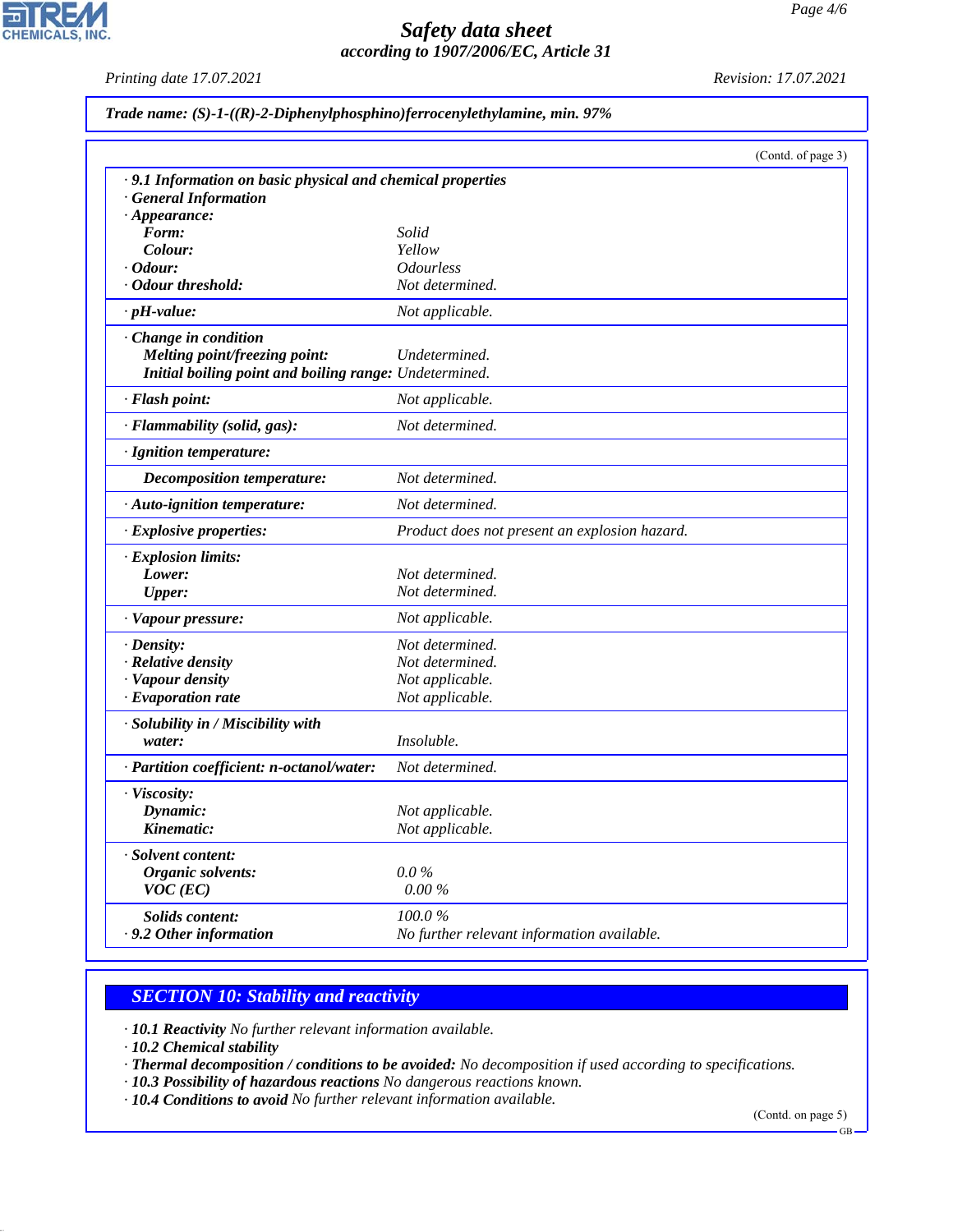*Printing date 17.07.2021 Revision: 17.07.2021*

*Trade name: (S)-1-((R)-2-Diphenylphosphino)ferrocenylethylamine, min. 97%*

*· 10.5 Incompatible materials: No further relevant information available.*

*· 10.6 Hazardous decomposition products: No dangerous decomposition products known.*

## *SECTION 11: Toxicological information*

*· 11.1 Information on toxicological effects*

- *· Acute toxicity Based on available data, the classification criteria are not met.*
- *· Primary irritant effect:*

*· Skin corrosion/irritation Causes skin irritation.*

- *· Serious eye damage/irritation*
- *Causes serious eye irritation.*
- *· Respiratory or skin sensitisation Based on available data, the classification criteria are not met.*
- *· CMR effects (carcinogenity, mutagenicity and toxicity for reproduction)*
- *· Germ cell mutagenicity Based on available data, the classification criteria are not met.*
- *· Carcinogenicity Based on available data, the classification criteria are not met.*
- *· Reproductive toxicity Based on available data, the classification criteria are not met.*

*· STOT-single exposure*

- *May cause respiratory irritation.*
- *· STOT-repeated exposure Based on available data, the classification criteria are not met.*
- *· Aspiration hazard Based on available data, the classification criteria are not met.*

## *SECTION 12: Ecological information*

- *· 12.1 Toxicity*
- *· Aquatic toxicity: No further relevant information available.*
- *· 12.2 Persistence and degradability No further relevant information available.*
- *· 12.3 Bioaccumulative potential No further relevant information available.*
- *· 12.4 Mobility in soil No further relevant information available.*
- *· Additional ecological information:*

*· General notes:*

*Water hazard class 1 (German Regulation) (Self-assessment): slightly hazardous for water*

*Do not allow undiluted product or large quantities of it to reach ground water, water course or sewage system.*

- *· 12.5 Results of PBT and vPvB assessment*
- *· PBT: Not applicable.*
- *· vPvB: Not applicable.*
- *· 12.6 Other adverse effects No further relevant information available.*

# *SECTION 13: Disposal considerations*

- *· 13.1 Waste treatment methods*
- *· Recommendation*

44.1.1

*Must not be disposed together with household garbage. Do not allow product to reach sewage system.*

- *· Uncleaned packaging:*
- *· Recommendation: Disposal must be made according to official regulations.*

(Contd. on page 6)

GB



(Contd. of page 4)